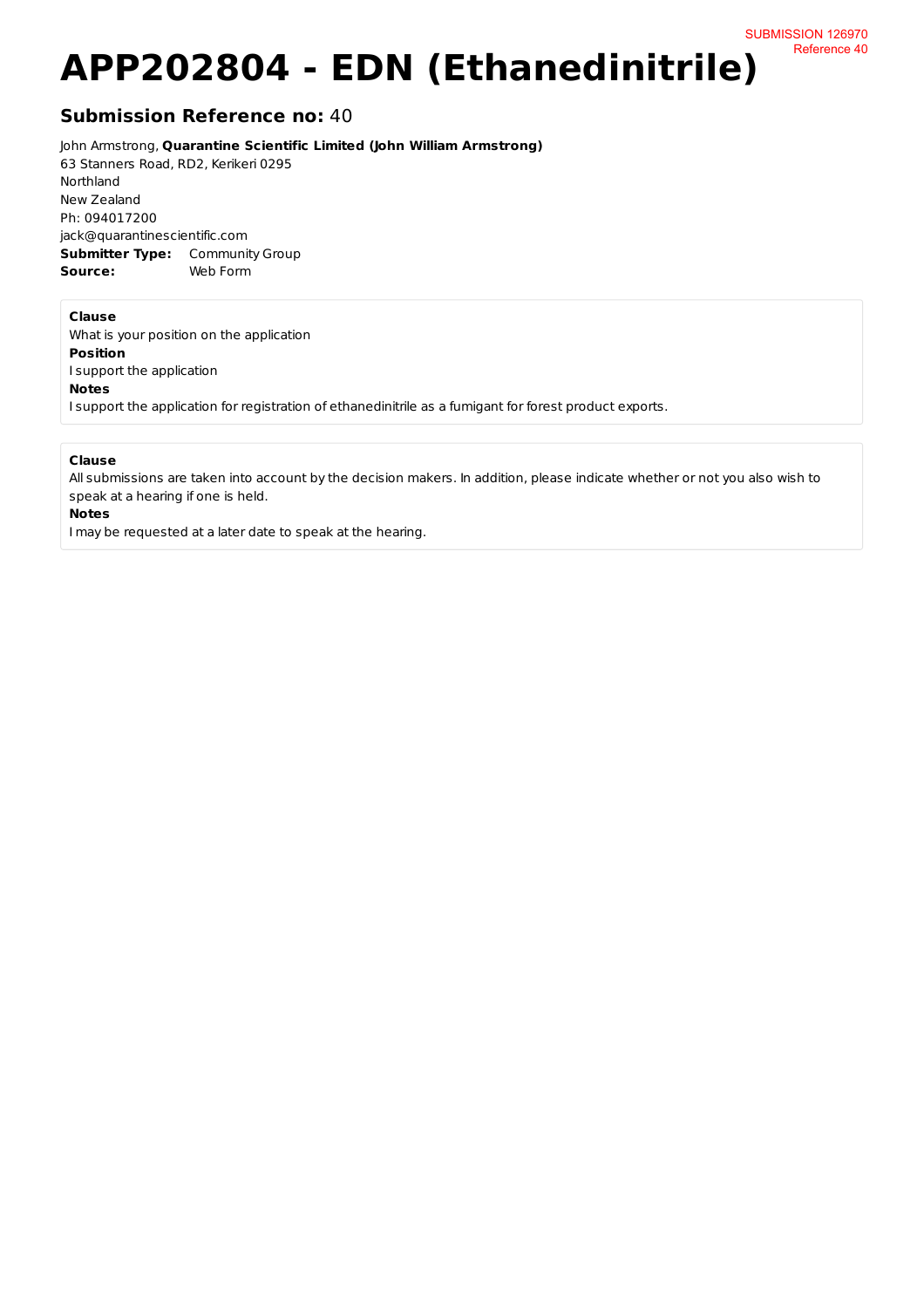12 APRIL 2018

Submitter Details:

John (Jack) W. Armstrong, PhD Biosecurity and Market Access Specialist Quarantine Scientific Limited 63 Stanners Road, RD2 Kerikeri 0295 [Jack@quarantinescientific.com](mailto:Jack@quarantinescientific.com)

My submission is in support for the registration of ethanedinitrile (EDN) as a phytosanitary (quarantine) fumigant for the fumigation of logs before export from New Zealand.

I was a research entomologist with the US Department of Agriculture's Agricultural Research Service (ARS) for almost 40 years. During that time, I worked on the development of stored product treatments, including fumigants, to prevent losses to insects during storage. Much of my career was specific to the research and development of phytosanitary treatments, including fumigants, to export commodities through quarantine barriers both within the US and to overseas markets.

After my retirement from ARS in 2007 I emigrated and started my company, Quarantine Scientific Limited, in New Zealand. Since then, I have been closely associated with Crown Research Institutes, the Ministry for Primary Industries, and the New Zealand forest product export industry, primarily through Stakeholders in Methyl Bromide Reduction (STIMBR), to provide scientific advice and guidance on phytosanitary treatments.

In my company role, I have been closely associated with EDN research in New Zealand over the past six years, including critical reviews of experimental designs, data and statistical analyses, and reports and manuscripts for publication to ensure that the science is robust and internationally acceptable. I can state categorically that the research results for EDN provided by the Crown Research Institutes through STIMBR for the application to register EDN is impeccable and able to stand up to scrutiny by international peers.

Because of our exceptional forest products export industry, New Zealand is one of the world's largest users of methyl bromide. However, increasing external and internal regulatory pressures have been, and will continue to be exerted to limit the use of this ozone-depleting compound over the next few years. Without alternatives to methyl bromide, the New Zealand log export industry could see significant declines in log exports and associated economic losses. EDN was first patented in Australia in the 1990s and has since been registered there for use as a methyl bromide alternative. Efforts are currently underway in the US to begin the registration process, and EDN is an approved phytosanitary treatment for logs in Malaysia. EDN is neither an ozone-depleting compound nor a greenhouse gas.